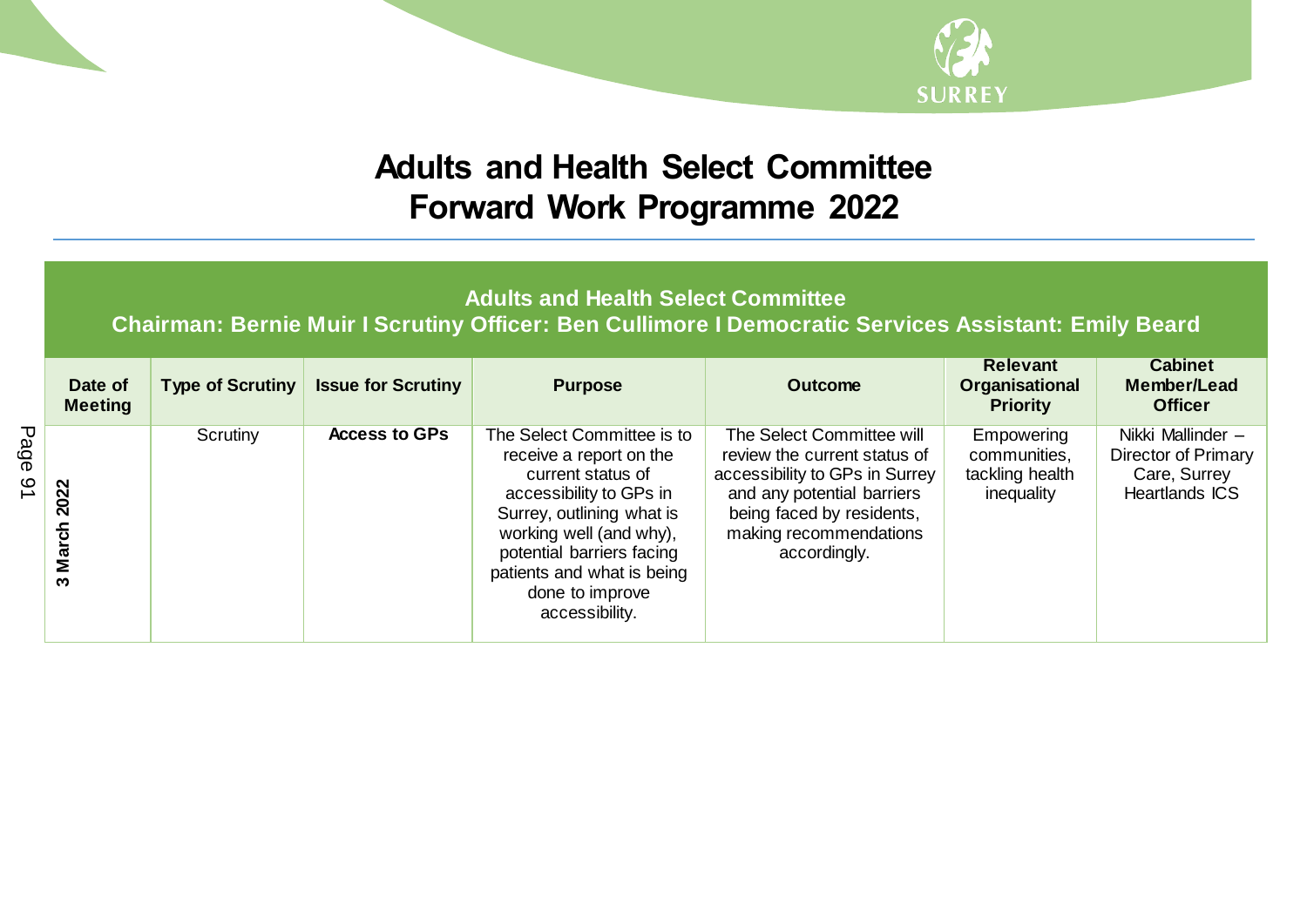| Overview, policy<br>development and<br>review | <b>General Practice</b><br><b>Integrated Mental</b><br><b>Health Service</b><br>Implementation<br><b>Review</b> | The Select Committee is to<br>receive an update on the<br>implementation of the<br><b>General Practice Integrated</b><br>Mental Health Service<br>(GPIMHS) across Surrey,<br>as well as information on<br>the progress made<br>regarding funding and<br>workforce and plans for its                                                                                                                                                     | The Select Committee will<br>review the progress of the<br>GPIMHS programme of<br>work, making<br>recommendations<br>accordingly.                                                                                                                                                              | Empowering<br>communities,<br>tackling health<br>inequality                                                                       | Professor Helen<br>Rostill - Director of<br>Mental Health<br>Services, Surrey<br><b>Heartlands ICS</b>                        |
|-----------------------------------------------|-----------------------------------------------------------------------------------------------------------------|-----------------------------------------------------------------------------------------------------------------------------------------------------------------------------------------------------------------------------------------------------------------------------------------------------------------------------------------------------------------------------------------------------------------------------------------|------------------------------------------------------------------------------------------------------------------------------------------------------------------------------------------------------------------------------------------------------------------------------------------------|-----------------------------------------------------------------------------------------------------------------------------------|-------------------------------------------------------------------------------------------------------------------------------|
| Overview, policy<br>development and<br>review | <b>Adult Social Care</b><br><b>Debt</b>                                                                         | future development.<br>The Select Committee has<br>identified the reduction of<br>debt owed to the Council for<br>the provision of adult social<br>care services as a key<br>priority.<br>The Adult Social Care<br>directorate has introduced<br>new processes to improve<br>how it handles and follows<br>up on debt, which the Select<br>Committee will review<br>alongside information on the<br>Council's current debt<br>position. | The Select Committee will<br>gain an understanding of<br>how the Council manages<br>debt owed to it by residents<br>for the provision of adult<br>social care services and gain<br>an insight into whether new<br>initiatives introduced to<br>expedite debt recovery have<br>been successful. | Empowering<br>communities,<br>tackling health<br>inequality,<br>growing a<br>sustainable<br>economy so<br>everyone can<br>benefit | Sinead Mooney -<br>Cabinet Member for<br><b>Adults and Health</b><br>Toni Carney - Head<br>of Resources, Adult<br>Social Care |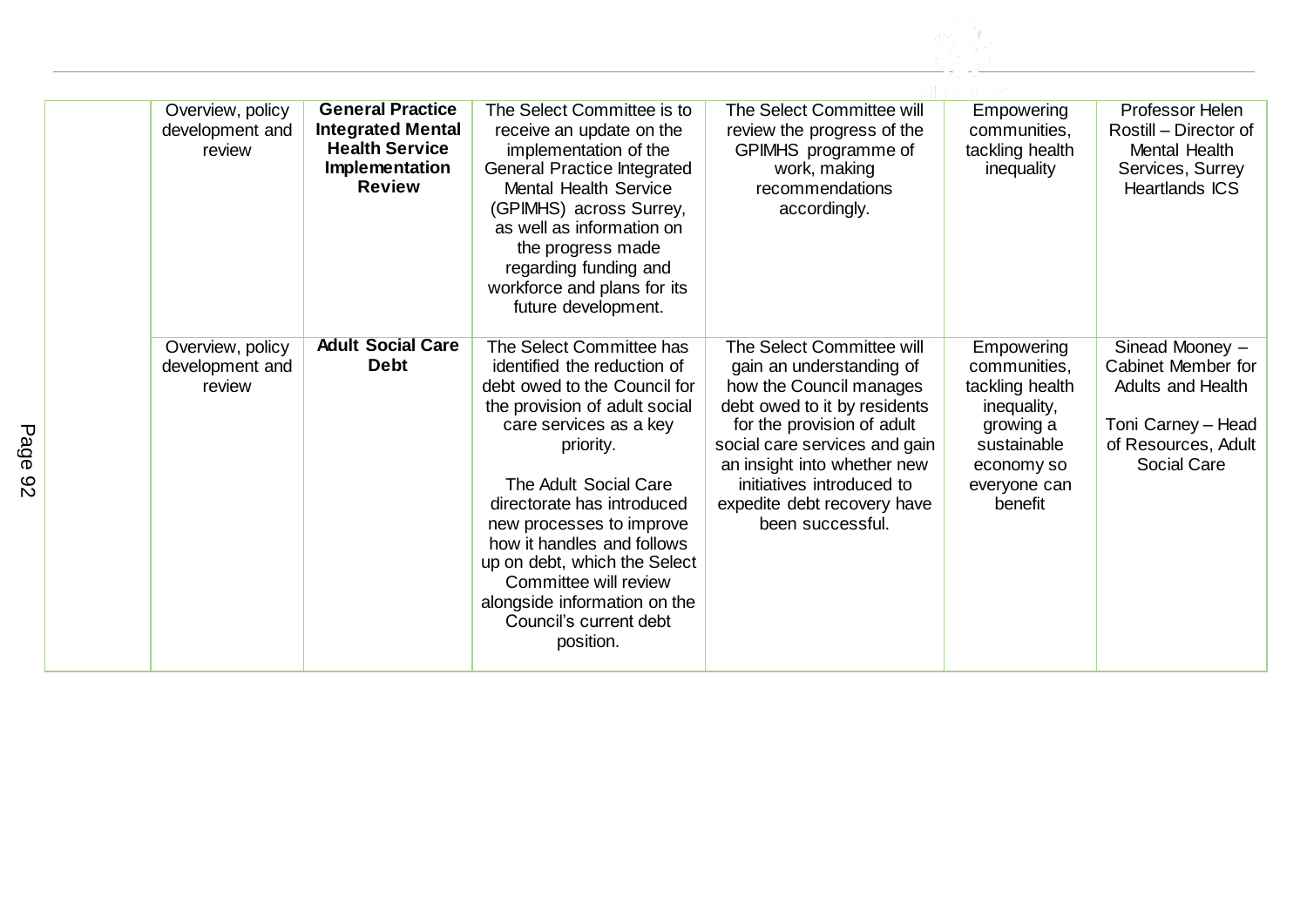| Overview, policy<br>development and<br>review | <b>Adult Social Care</b><br><b>Transformation</b><br><b>Programmes Bi-</b><br><b>Annual Review</b> | The Select Committee is to<br>review the progress made<br>on the Adult Social Care<br>Transformation<br>Programmes on a bi-annual<br>basis.                                                                                                 | The Select Committee will<br>review and scrutinise the<br>ongoing Adult Social Care<br>Transformation Programmes,<br>making recommendations<br>accordingly. | Empowering<br>communities.<br>tackling health<br>inequality | Sinead Mooney -<br>Cabinet Member for<br>Adults and Health<br>Simon White -<br><b>Executive Director</b><br>of Adult Social Care                                                                                                                                    |
|-----------------------------------------------|----------------------------------------------------------------------------------------------------|---------------------------------------------------------------------------------------------------------------------------------------------------------------------------------------------------------------------------------------------|-------------------------------------------------------------------------------------------------------------------------------------------------------------|-------------------------------------------------------------|---------------------------------------------------------------------------------------------------------------------------------------------------------------------------------------------------------------------------------------------------------------------|
| Overview, policy<br>development and<br>review | <b>All-Age Autism</b><br><b>Strategy Review</b>                                                    | The Select Committee is to<br>receive a report outlining the<br>progress made on the<br>implementation of the new<br>All-Age Autism Strategy.                                                                                               | The Select Committee will<br>review and scrutinise the<br>implementation of the new<br>All-Age Autism Strategy,<br>making recommendations<br>accordingly.   | Empowering<br>communities,<br>tackling health<br>inequality | Sinead Mooney -<br>Cabinet Member for<br><b>Adults and Health</b><br>Steve Hook -<br><b>Assistant Director</b><br>(Learning<br>Disabilities, Autism<br>and Transition),<br><b>Adult Social Care</b><br>Hayley Connor-<br>Director of<br>Children's<br>Commissioning |
| Overview, policy<br>development and<br>review | <b>Adult Social Care</b><br><b>Complaints Bi-</b><br><b>Annual Review</b>                          | The Select Committee has<br>identified complaints<br>received by Adult Social<br>Care as a key area for<br>examination. Reports<br>highlighting complaints<br>activity will be provided to<br>the Select Committee on a<br>bi-annual basis. | The Select Committee is to<br>review complaint activity in<br><b>Adult Social Care.</b>                                                                     | Empowering<br>communities,<br>tackling health<br>inequality | Sinead Mooney -<br>Cabinet Member for<br><b>Adults and Health</b><br>Kathryn Pyper-<br>Senior Programme<br>Manage, Adult<br><b>Social Care</b>                                                                                                                      |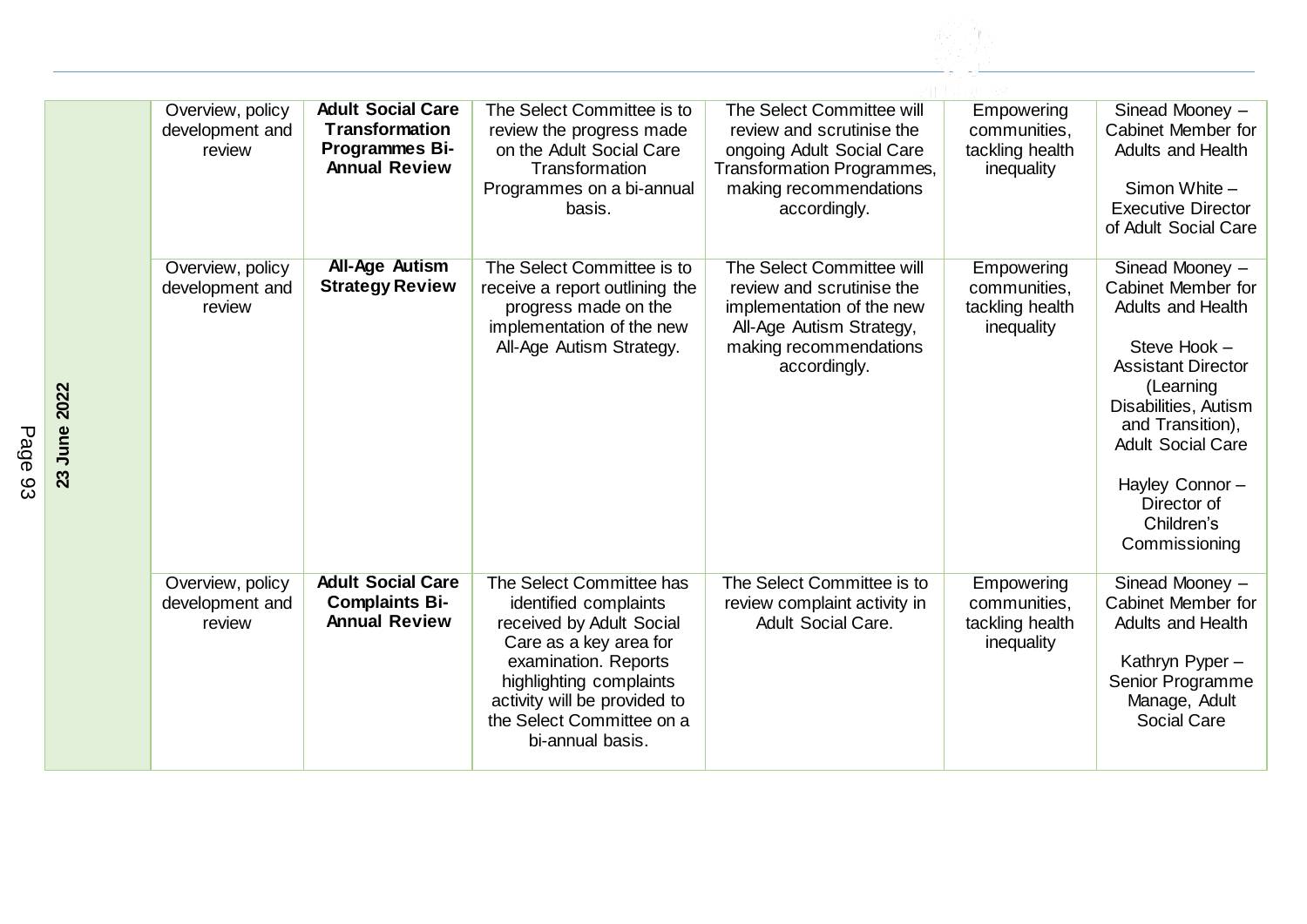| October 2022 | Overview, policy<br>development and<br>review | <b>Preparation for</b><br><b>Winter Pressures</b>                                                                      | For the Select Committee to<br>receive a report on the<br>measures put in place<br>across the health system to<br>mitigate against pressures<br>during the 2022-23 winter<br>period.                                                                                                                              | The Select Committee will<br>review plans to mitigate<br>against pressures during the<br>2022-23 winter period, taking<br>into consideration the<br>associated impact on Surrey<br>residents.                    | Empowering<br>communities,<br>tackling health<br>inequality | Helen Coe-<br>Director of<br>Recovery and<br>Transformation,<br><b>Surrey Heartlands</b><br><b>ICS</b><br>Fiona Slevin-Brown<br>- Executive Lead<br>for Urgent and<br>Emergency Care,<br><b>Frimley CCG</b><br>Philip Astle - Chief<br>Executive Officer,<br>South East Coast<br><b>Ambulance Service</b> |
|--------------|-----------------------------------------------|------------------------------------------------------------------------------------------------------------------------|-------------------------------------------------------------------------------------------------------------------------------------------------------------------------------------------------------------------------------------------------------------------------------------------------------------------|------------------------------------------------------------------------------------------------------------------------------------------------------------------------------------------------------------------|-------------------------------------------------------------|-----------------------------------------------------------------------------------------------------------------------------------------------------------------------------------------------------------------------------------------------------------------------------------------------------------|
| ഗ            | Overview, policy<br>development and<br>review | <b>Enabling You With</b><br><b>Technology</b><br><b>Transformation</b><br>Programme<br>Implementation<br><b>Review</b> | At its public meeting on 20<br>October 2021, the Select<br>Committee considered a<br>report on the Enabling You<br>With Technology<br>Transformation Programme.<br>It was subsequently agreed<br>that a follow-up report would<br>be presented to the Select<br>Committee at the conclusion<br>of Phases 2 and 3. | The Select Committee will<br>review the progress of the<br>Enabling You with<br><b>Technology Transformation</b><br>Programme and plans for its<br>future development, making<br>recommendations<br>accordingly. | Empowering<br>communities,<br>tackling health<br>inequality | Sinead Mooney -<br>Cabinet Member for<br><b>Adults and Health</b><br>Toni Carney - Head<br>of Resources, Adult<br>Social Care                                                                                                                                                                             |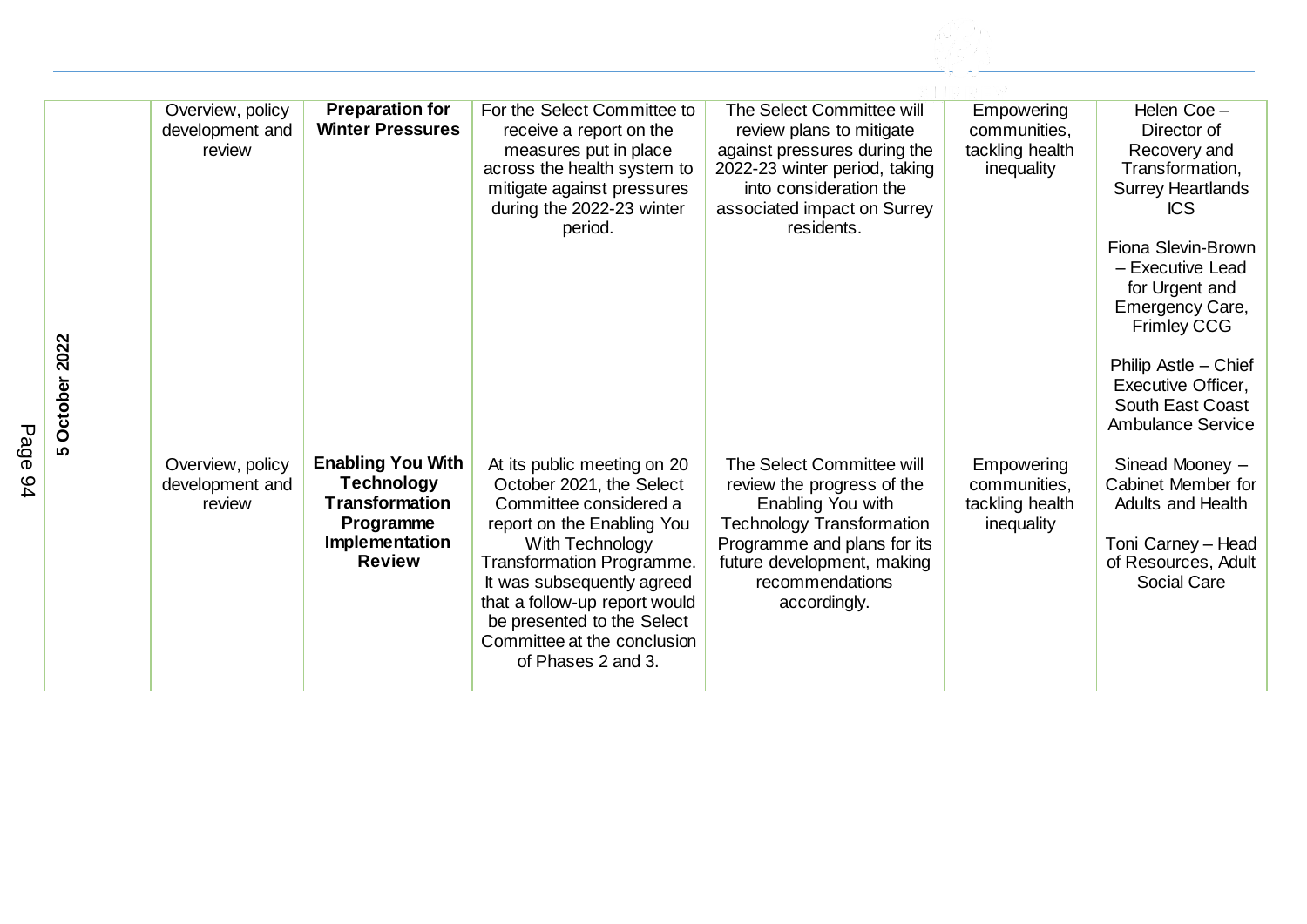|                           | Overview, policy<br>development and<br>review | <b>Surrey</b><br>Safeguarding<br><b>Adults Board</b><br><b>Annual Report</b> | The Surrey Safeguarding<br>Adults Board is a<br>multiagency partnership that<br>has representation from<br>organisations that support<br>adults who have care or<br>support needs.<br><b>Safeguarding Adults Boards</b><br>have a statutory duty to<br>publish an annual report.                                                                                                                                                | The Select Committee will<br>review the Safeguarding<br><b>Adults Board Annual Report</b><br>to better understand key<br>themes, provide comment<br>and recommendations, and<br>highlight opportunities for<br>future scrutiny. | Empowering<br>communities,<br>tackling health<br>inequality | Simon Turpitt-<br>Independent Chair,<br>Surrey<br>Safeguarding<br><b>Adults Board</b> |
|---------------------------|-----------------------------------------------|------------------------------------------------------------------------------|---------------------------------------------------------------------------------------------------------------------------------------------------------------------------------------------------------------------------------------------------------------------------------------------------------------------------------------------------------------------------------------------------------------------------------|---------------------------------------------------------------------------------------------------------------------------------------------------------------------------------------------------------------------------------|-------------------------------------------------------------|---------------------------------------------------------------------------------------|
|                           |                                               |                                                                              | <b>Items to be scheduled</b>                                                                                                                                                                                                                                                                                                                                                                                                    |                                                                                                                                                                                                                                 |                                                             |                                                                                       |
| Date of<br><b>Meeting</b> | <b>Type of Scrutiny</b>                       | <b>Issue for Scrutiny</b>                                                    | <b>Purpose</b>                                                                                                                                                                                                                                                                                                                                                                                                                  | <b>Outcome</b>                                                                                                                                                                                                                  | <b>Relevant</b><br>Organisational<br><b>Priority</b>        | <b>Cabinet</b><br>Member/Lead<br><b>Officer</b>                                       |
|                           | Scrutiny                                      | <b>Access to</b><br><b>Dentistry Services</b>                                | In February 2021,<br><b>Healthwatch Surrey</b><br>published a report that<br>outlined some of the issues<br>regarding dentistry services<br>in the county. Due to the<br>increase in the number of<br>residents raising queries<br>relating to the availability of<br>appointments,<br>communication and access.<br>and payments and charges,<br>the Select Committee has<br>identified this as an area for<br>future scrutiny. | The Select Committee will<br>review the current status of<br>accessibility to dentistry<br>services in Surrey and any<br>potential barriers being faced<br>by residents, making<br>recommendations<br>accordingly.              | Empowering<br>communities,<br>tackling health<br>inequality | To be confirmed                                                                       |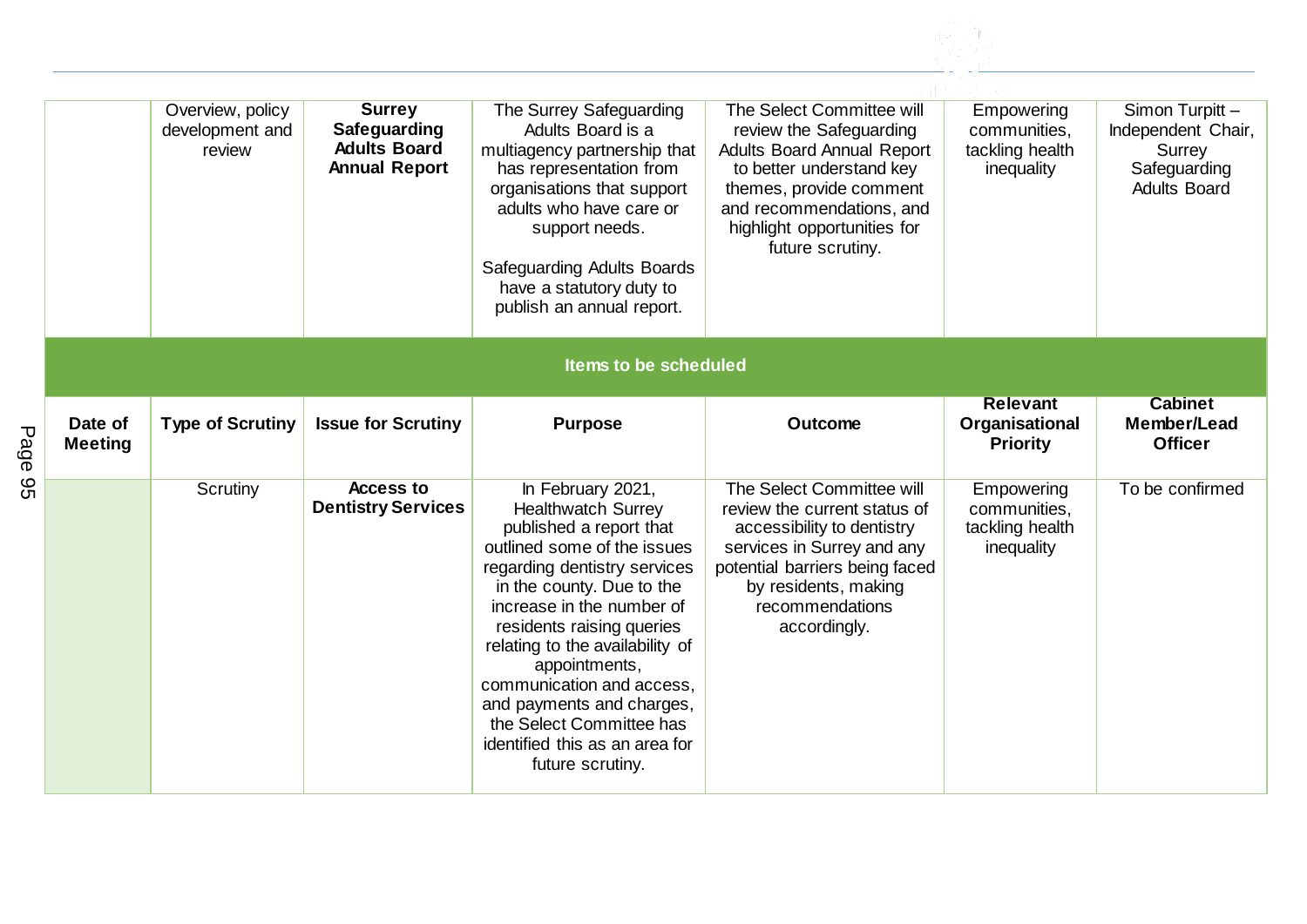

|                                             | Overview, policy<br>development and<br>review<br><b>Scrutiny</b> | <b>Discharge to</b><br><b>Assess</b><br><b>Reconfiguration of</b><br><b>Urgent Care in</b><br><b>Surrey Heartlands</b> | In development.<br>NHS England has<br>developed clear guidance<br>for commissioners<br>responsible for the<br>development of Urgent                                                                                        | In development.<br>The Select Committee will<br>scrutinise the programme's<br>preferred options prior to<br>their approval.                             | Empowering<br>communities,<br>tackling health<br>inequality<br>Empowering<br>communities,<br>tackling health<br>inequality | Sinead Mooney -<br>Cabinet Member for<br><b>Adults and Health</b><br>Simon White -<br><b>Executive Director</b><br>of Adult Social Care<br>Simon Angelides -<br>Programme<br><b>Director</b> |
|---------------------------------------------|------------------------------------------------------------------|------------------------------------------------------------------------------------------------------------------------|----------------------------------------------------------------------------------------------------------------------------------------------------------------------------------------------------------------------------|---------------------------------------------------------------------------------------------------------------------------------------------------------|----------------------------------------------------------------------------------------------------------------------------|----------------------------------------------------------------------------------------------------------------------------------------------------------------------------------------------|
|                                             |                                                                  |                                                                                                                        | Care. This report will<br>provide an update on the<br>impact and risks associated<br>with the reconfiguration of<br>Urgent Care services in<br>Surrey Heartlands and the<br>preferred options for the<br>proposed changes. |                                                                                                                                                         |                                                                                                                            |                                                                                                                                                                                              |
|                                             |                                                                  |                                                                                                                        | <b>Task and Finish Groups; Member Reference Groups</b>                                                                                                                                                                     |                                                                                                                                                         |                                                                                                                            |                                                                                                                                                                                              |
| <b>Timescale</b><br>of Task<br><b>Group</b> |                                                                  | <b>Issue for Task Group</b>                                                                                            | <b>Purpose</b>                                                                                                                                                                                                             | <b>Outcome</b>                                                                                                                                          | <b>Relevant</b><br>Organisational<br><b>Priority</b>                                                                       | <b>Membership</b>                                                                                                                                                                            |
| October<br>$2021 -$<br><b>June 2022</b>     |                                                                  | <b>Health Inequalities</b>                                                                                             | For Members of the Task<br>Group to develop an<br>understanding of health<br>inequalities in Surrey,<br>scrutinise the progress                                                                                            | The Task Group will seek to<br>contribute to the reduction of<br>health inequalities being<br>faced by Surrey residents,<br>contribute to the Council's | <b>Tackling health</b><br>inequality                                                                                       | Angela Goodwin<br>(Chairman), Trefor<br>Hogg, Riasat Khan,<br>Carla Morson,                                                                                                                  |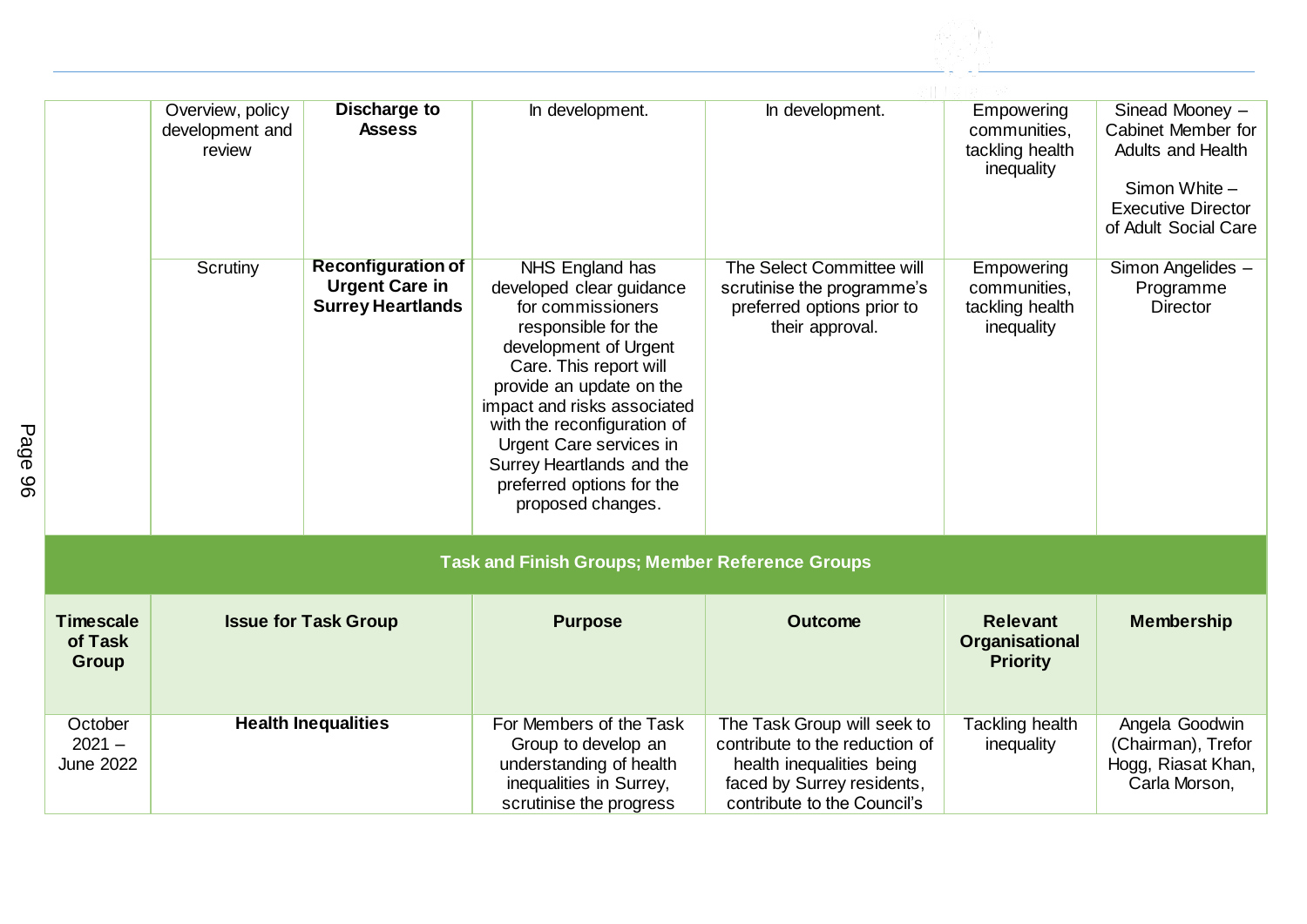|                                                   |                                                                      | being made on tackling<br>these, and contribute to the<br>development of future<br>policies. | strategic priority to "drive<br>work across the system to<br>reduce widening health<br>inequalities", support both<br>the Council and the wider<br>health and social care<br>system in Surrey to<br>understand how they can<br>address and tackle health<br>inequalities faced by<br>residents, create a shared<br>understanding of barriers<br>being faced by residents with<br>lived experiences of health<br>inequalities, and take an<br>elevated view of services<br>and support available in<br>Surrey by considering<br>individual experiences of<br>those with lived experience<br>of health inequalities and<br>their interactions with<br>different agencies. |                                                      | Bernie Muir (ex-<br>officio)                                   |
|---------------------------------------------------|----------------------------------------------------------------------|----------------------------------------------------------------------------------------------|-------------------------------------------------------------------------------------------------------------------------------------------------------------------------------------------------------------------------------------------------------------------------------------------------------------------------------------------------------------------------------------------------------------------------------------------------------------------------------------------------------------------------------------------------------------------------------------------------------------------------------------------------------------------------|------------------------------------------------------|----------------------------------------------------------------|
|                                                   |                                                                      | To be received in writing and informal briefing sessions                                     |                                                                                                                                                                                                                                                                                                                                                                                                                                                                                                                                                                                                                                                                         |                                                      |                                                                |
| Date of<br>briefing<br>session (if<br>applicable) | <b>Issue for Briefing</b>                                            | <b>Purpose</b>                                                                               | <b>Outcome</b>                                                                                                                                                                                                                                                                                                                                                                                                                                                                                                                                                                                                                                                          | <b>Relevant</b><br>Organisational<br><b>Priority</b> | <b>Cabinet</b><br>Member/Lead<br><b>Officer</b>                |
| 7 January<br>2022                                 | <b>Surrey and Borders Partnership NHS</b><br><b>Foundation Trust</b> | For Members of the Adults<br>and Health and Children,<br>Families, Lifelong Learning         | <b>Select Committee</b><br>Members will<br>better understand                                                                                                                                                                                                                                                                                                                                                                                                                                                                                                                                                                                                            | <b>Tackling health</b><br>inequality,                | <b>Professor Helen</b><br>Rostill - Deputy<br>Chief Executive, |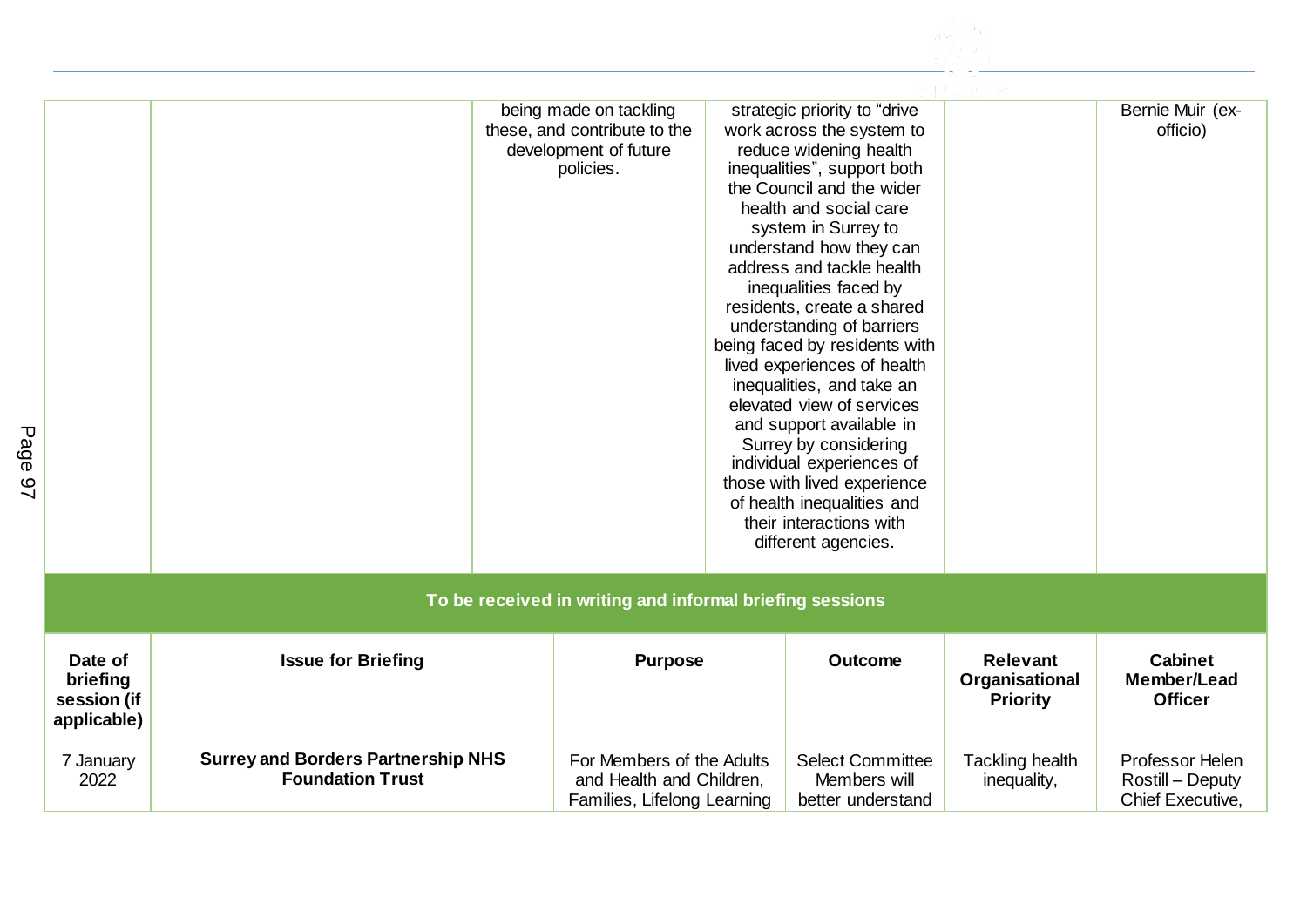|              |                                                                                            | and Culture Select<br>Committees to gain a<br>greater understanding of the<br>work being undertaken to<br>provide services both adults<br>and children by Surrey and<br>Borders Partnership.                                                                                                                                                                                                                   | the work being<br>undertaken by<br>Surrey and<br><b>Borders</b><br>Partnership,<br>helping them to<br>plan what areas<br>could be<br>scrutinised and<br>how this might be<br>undertaken.                                       | empowering<br>communities                                   | Surrey and Borders<br>Partnership<br>Trudy Mills -<br><b>Executive Director</b><br>for Children's<br>Community<br>Services, Surrey<br>and Borders<br>Partnership |  |  |
|--------------|--------------------------------------------------------------------------------------------|----------------------------------------------------------------------------------------------------------------------------------------------------------------------------------------------------------------------------------------------------------------------------------------------------------------------------------------------------------------------------------------------------------------|--------------------------------------------------------------------------------------------------------------------------------------------------------------------------------------------------------------------------------|-------------------------------------------------------------|------------------------------------------------------------------------------------------------------------------------------------------------------------------|--|--|
|              | <b>Joint Committees</b>                                                                    |                                                                                                                                                                                                                                                                                                                                                                                                                |                                                                                                                                                                                                                                |                                                             |                                                                                                                                                                  |  |  |
| <b>Dates</b> | <b>Scrutiny Topic</b>                                                                      | <b>Purpose</b>                                                                                                                                                                                                                                                                                                                                                                                                 | <b>Outcome</b>                                                                                                                                                                                                                 | <b>Relevant</b><br><b>Organisational</b><br><b>Priority</b> | <b>Membership</b>                                                                                                                                                |  |  |
| Ongoing      | <b>South West London and Surrey Joint Health</b><br><b>Overview and Scrutiny Committee</b> | The South West London<br>and Surrey Joint Health<br>Overview and Scrutiny<br>Committee is a joint<br>standing committee formed<br>with representation from the<br>London Borough of<br>Croydon, the Royal<br>Borough of Kingston, the<br>London Borough of Merton,<br>the London Borough of<br>Richmond, Surrey County<br>Council, the London<br>Borough of Sutton and the<br>London Borough of<br>Wandsworth. | The Joint<br>Committee's<br>purpose is to<br>respond to<br>changes in the<br>provision of health<br>and consultations<br>which affect more<br>than one London<br>Borough in the<br>South West<br>London area<br>and/or Surrey. | Empowering<br>communities,<br>tackling health<br>inequality | Bernie Muir, Angela<br>Goodwin, Riasat<br>Khan (substitute)                                                                                                      |  |  |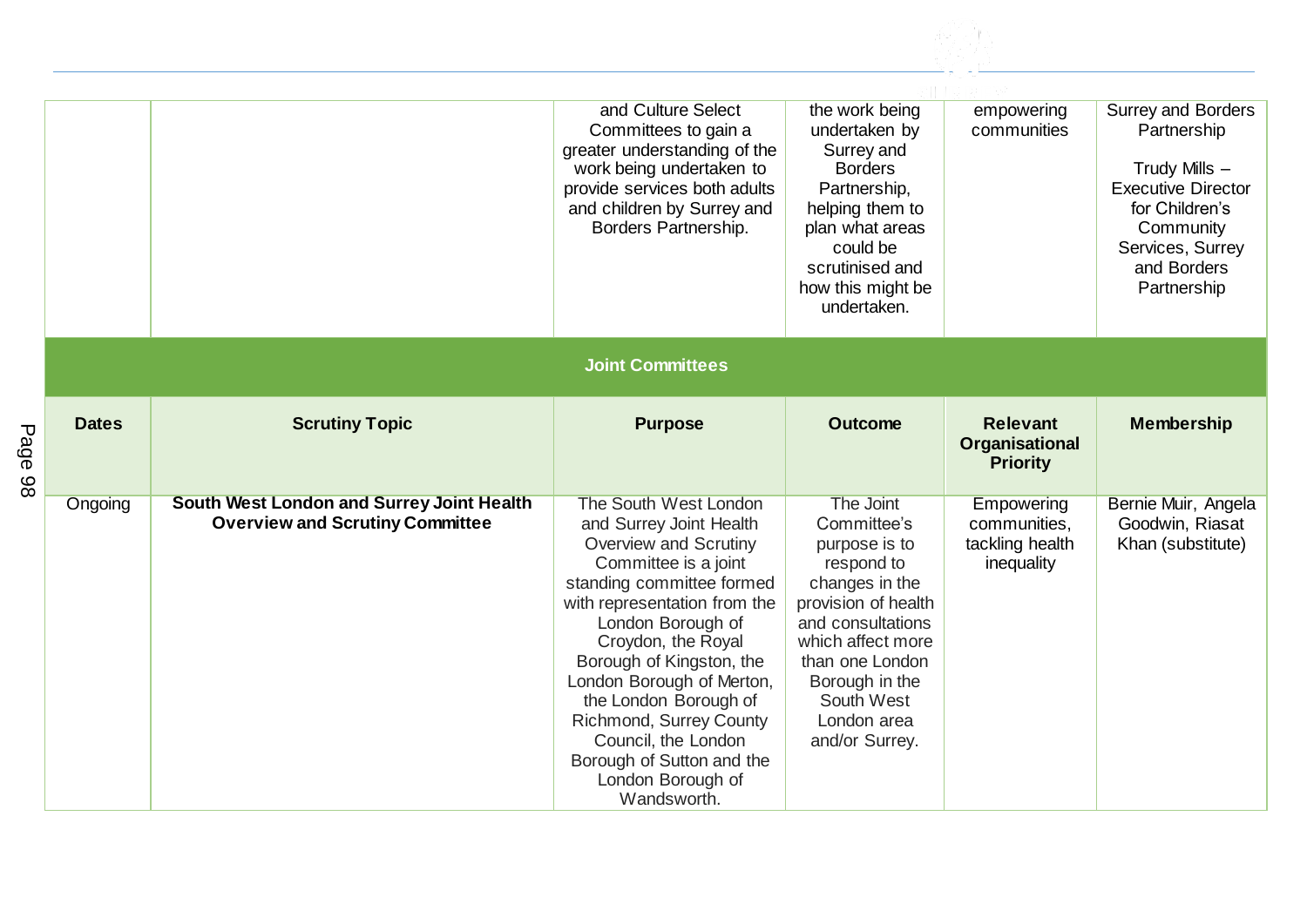